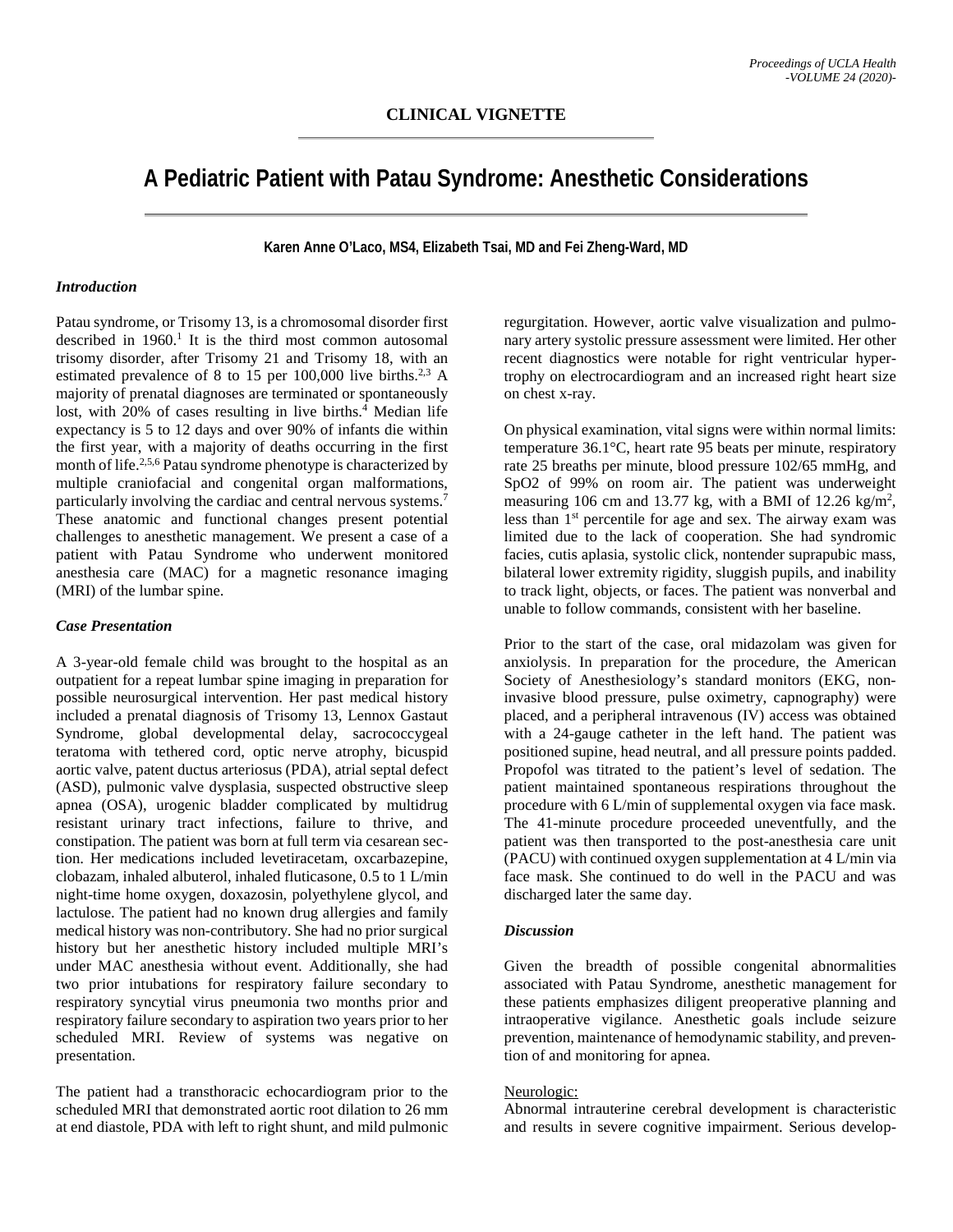mental delay is reported in all patients surviving beyond the first year of life. <sup>7</sup> Microcephaly, corpus callosum defects, ventriculomegaly, and olfactory or optic nerve anomalies are among the most common findings. <sup>7</sup> Seizure disorders are present in 50% of patients. <sup>7</sup> Extreme care for seizure prevention should be taken with continuation of anti-epileptic medications on the day of surgery, maintenance of stable hemodynamics, and the consideration for bispectral index (BIS) monitoring.<sup>8</sup> Although sevoflurane is widely used for pediatric inhalation induction, its use may be associated with high epileptogenic activity. Hyperventilation and substitution of isoflurane with nitrous oxide may be used to decrease seizure risk. 9,10 Our patient's anti-epileptic regimen was continued, and inhalational anesthetics were not necessary for the MRI.

## Cardiac:

Congenital heart disease (CHD) is present in 80% of patients with Patau syndrome, with most cases having multiple noncyanotic lesions including PDA, ASD, and ventricular septal defect (VSD).<sup>7,11</sup> Less commonly, dextrocardia, Tetralogy of Fallot and transposition of the great arteries may be seen.<sup>7</sup> Most notably, uncorrected cardiac abnormalities may not be adequately diagnosed or optimized due to poor life expectancy. A full cardiac assessment inclusive of, but not limited to, a thorough physical examination, electrocardiogram, chest x-ray, and echocardiogram should be considered while maintaining a low threshold for cardiology referral.

Anesthetic choice is based on the nature and extent of the cardiac lesion, left ventricular function, the presence of pulmonary hypertension and the resultant blood flow, and the presence of shunting. <sup>11</sup> Cautious administration of IV and inhalational anesthetics are aimed to avoid drastic changes in systemic or pulmonary vascular resistance. For example, pulmonary vascular resistance should be optimized with mild hyperventilation, high FiO2, low airway pressures, and normothermia. <sup>12</sup> Noninvasive or invasive cardiac function monitoring may be necessary to adequately trend hemodynamic shifts. Additional risks of air embolism and endocarditis require further management in the setting of CHD.<sup>11</sup> Our patient had no clinical signs or symptoms of heart failure, and propofol was slowly titrated to effect and hemodynamic stability was maintained.

# Respiratory:

A number of craniofacial abnormalities commonly reported in Patau Syndrome are associated with difficult ventilation and intubation and they include short neck, micrognathia, high arched cleft lip and palate and nasal malformation.<sup>11</sup> Cleft palate is reported in 75% of cases and is associated with increased risk of pulmonary aspiration and infection. <sup>11</sup> This risk is further increased with age due to development of thoracic kyphoscoliosis resulting in reduced lung volumes and ineffective cough. 13,14 Anticipation of difficult endotracheal intubation or supraglottic airway placement should prompt consideration of the use of intubation aids, such as video laryngoscope or fiberoptic bronchoscope.

Maintenance of spontaneous breathing should be considered whenever possible. Prolonged anesthetic duration may lead to apneic episodes, especially in those with history of central sleep apnea and obstructive sleep apnea.<sup>7,8</sup> Respiratory depressants, such as opioids, should be used with caution, and usage may require postoperative monitoring for apnea. <sup>15</sup> Our patient with suspected OSA was able to maintain spontaneous ventilation throughout the procedure, and she did not require the use of opioids. Multiple intubation modalities were made available in the room should the need for further airway management arise.

## Renal:

Renal involvement, such as renal agenesis, hydronephrosis, and polycystic kidneys, is present in 60% of cases. <sup>11</sup> Care should be taken when using renally eliminated agents in the setting of impaired renal function. Intravascular fluid balance and adequate renal blood flow can be achieved with colloid preloading and a low dose dopamine infusion, respectively.<sup>11</sup>

## Musculoskeletal:

Clenched hands, polydactyly, and rocker-bottom feet are prominent manifestations of Patau syndrome. <sup>7</sup> Joint contractures and subluxation may develop with age and may present additional challenges to direct laryngoscopy, intravenous access, positioning, and transportation of these patients.

## Hematologic:

Long-standing hypoxemia due to CHD is associated with secondary erythrocytosis. This both increases thrombosis risk due to hyperviscosity and stasis and bleeding risk due to coagulation profile derangements. <sup>16</sup> Prophylactic phlebotomy, colloid hemodilution, anticoagulation, antifibrinolytics, and dynamic intraoperative coagulation monitoring with thromboelastography may be considered.<sup>11,16</sup>

## *Conclusion*

Despite high mortality rates, cases of long-term survival past the first decade have been reported.<sup>8,13,14</sup> One-year survival rates have increased from 3% to 5-20% in recent years.<sup>2,5,6,17</sup> Although these estimates may be influenced by less severe genetic mosaicism and increased termination of pregnancies with major malformations, these reports have led to more physicians transitioning from palliative care to more aggressive inpatient management. 2,18 One year survival after first surgery increases to 70% in those with Patau syndrome; therefore, a deeper understanding of anesthetic management and its potential challenges in these patients benefit both the anesthesiologist and the patient. <sup>2</sup> This 3-year-old female patient safely underwent MAC anesthesia for an MRI of the lumbar spine in anticipation of possible neurosurgical intervention.

## **REFERENCES**

1. **Patau K, Smith DW, Therman E, Inhorn SL, Wagner HP**. Multiple congenital anomaly caused by an extra autosome. *Lancet*. 1960 Apr 9;1(7128):790-3. doi: 10.1016/s0140-6736(60)90676-0. PMID: 14430807.